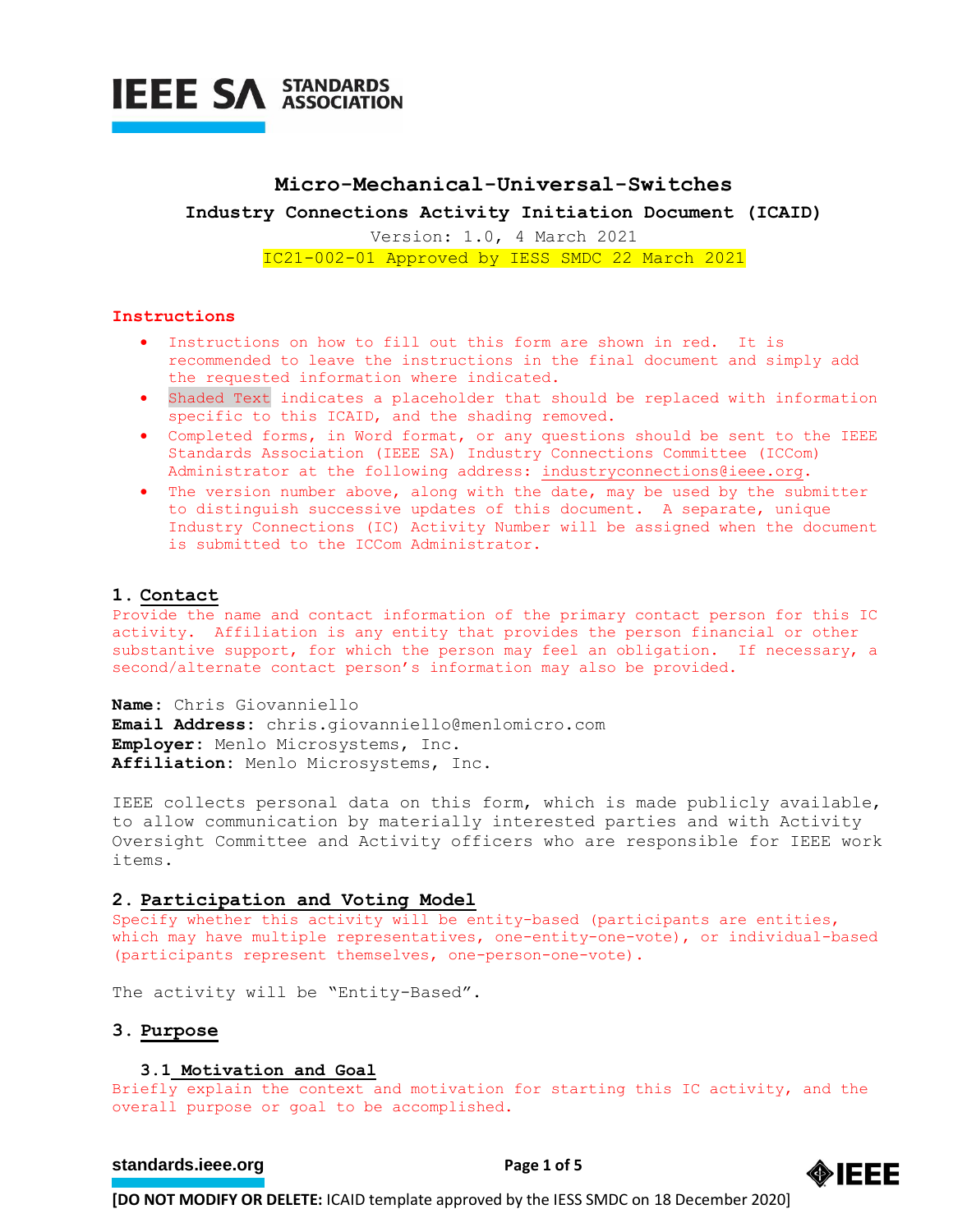

The fundamental concept of an electronic switch or relay has been around since the dawn of electricity, and even before. The methods for switching electric signals or electric current has been split between electromechnical devices (electromechanical relays or EMRs) and more recently solid-state or semiconductor devices. In the past 30 years, the technology area of microelectro-mechanical-systems (MEMS) switches has primarily focused on some very specific niche applications, almost exclusively developed for radio frequency (RF) communications use cases.

This ICAID is intended to build on other similar work done in the RF MEMS industry which attempted to define standards for RF MEMS switches in areas like naming conventions and terminology, testing methods, reliability definitions, specifications definitions, architectures, and extend those same concepts into all the new use cases which can be explored in the realm of a micro-mechanical-universal-switch, (MMUS). The ICAID will initially focus on education/outreach on the MMUS concept and to educate through white papers, workshops and other similar methods, in order to build a crossindustry coalition of partners that can jointly define a family of standards that will help to facilitiate the deployment of MMUS device across numerous end markets.

#### **3.2 Related Work**

Provide a brief comparison of this activity to existing, related efforts or standards of which you are aware (industry associations, consortia, standardization activities, etc.).

Previous efforts to define MEMS switch standards were done exclusively for RF MEMS applications. These can be found under IEC 62047 Series – "Micro-Electromechanical Devices – MEMS", and more specifically, IEC 62047-5 Ed. 1.0 b:2011 "Semiconductor devices - Micro-electromechanical devices - Part 5: RF MEMS switches". There are potentially other areas related to MEMS switches or RF MEMS switches that would need to be researched regarding standards.

## **3.3 Previously Published Material**

Provide a list of any known previously published material intended for inclusion in the proposed deliverables of this activity.

TBD as a part of initial activities

#### **3.4 Potential Markets Served**

Indicate the main beneficiaries of this work, and what the potential impact might be.

The worldwide market for all the potential applications for MMUS-based products is well in excess of \$20B, larger than the entire MEMS industry today. This includes the worldwide market for solid-state and electromechanical switches and relays that are used across all electronic systems, ranging from aerospace & defense, medical equipment, industrial and

# **[standards.ieee.org](http://standards.ieee.org/) Brandards.ieee.org Brandards.ieee.org Brandards.ieee.org Brandards.ieee.org Brandards.ieee.org Brandards.ieee.org Brandards.ieee.org Brandards.ieee.org Brandards.ieee.org Brandards.i**

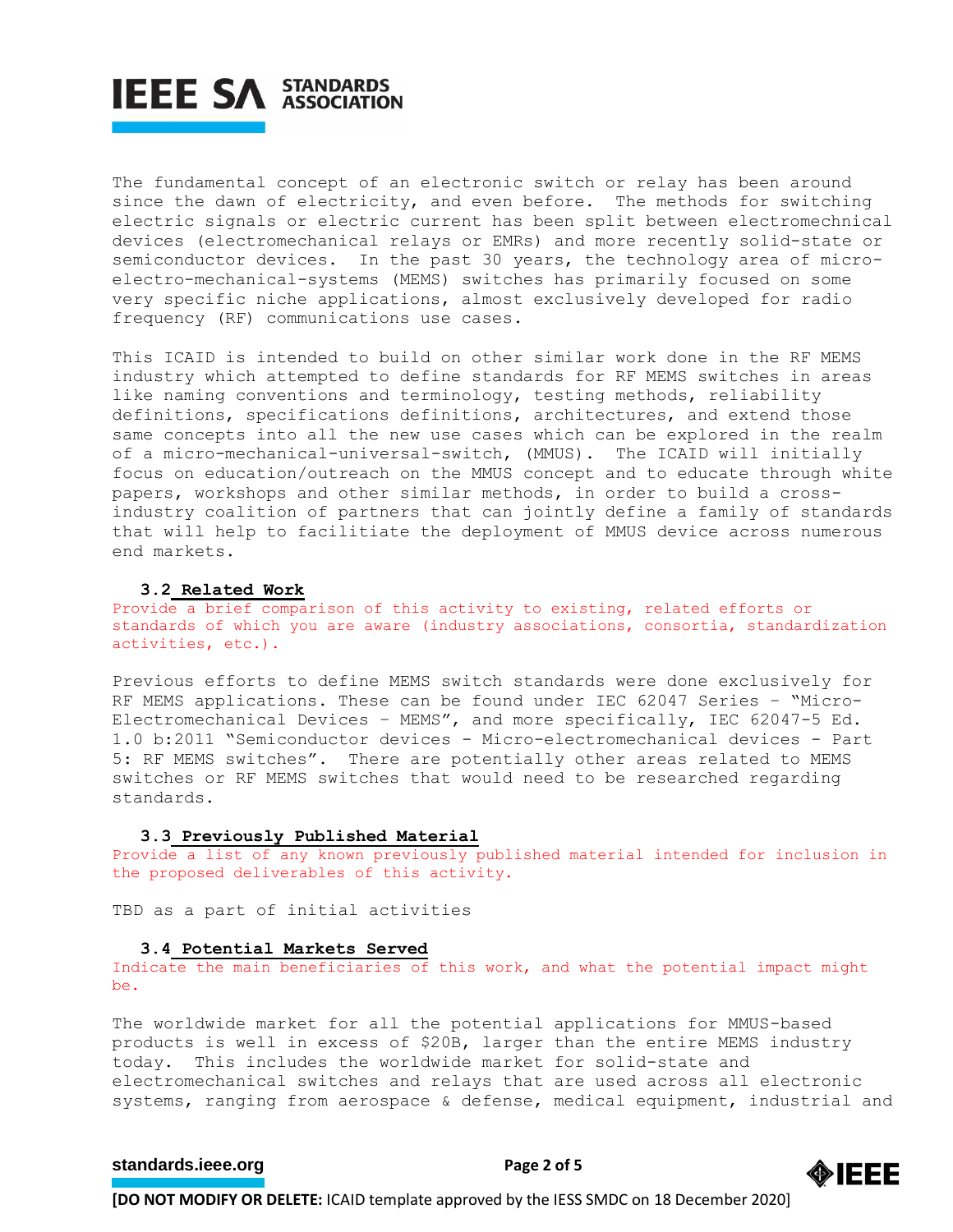# **IEEE SA STANDARDS**

home automation, lighting and controls, test & measurement, [IMMEDIATE MARKETS VS. LONGER TERM MARKETS]

## **3.5 How will the activity benefit the IEEE, society, or humanity?**

This IC group will both refresh and extend upon an existing set of standards around RF MEMS switches which was developed almost 10 years ago, but has not been broadly used due to limited commercial activity for MEMS swiches. Standards, guides and recommended practices will be very beneficial to stakeholders, particularly to help drive consensus towards a common approach. Also, given the almost universal and worldwide applications of electronic switches and relays, having a family of standards will help define and facilitate the deployment.

### **4. Estimated Timeframe**

Indicate approximately how long you expect this activity to operate to achieve its proposed results (e.g., time to completion of all deliverables).

**Expected Completion Date:** 03/2023

IC activities are chartered for two years at a time. Activities are eligible for extension upon request and review by ICCom and the responsible committee of the IEEE SA Board of Governors. Should an extension be required, please notify the ICCom Administrator prior to the two-year mark.

# **5. Proposed Deliverables**

Outline the anticipated deliverables and output from this IC activity, such as documents (e.g., white papers, reports), proposals for standards, conferences and workshops, databases, computer code, etc., and indicate the expected timeframe for each.

The deliverables for this IC activity are expected to include: -standards gap analysis -standards roadmap -white papers -educational webinars -enabling/facilitating the PAR process

#### **5.1 Open Source Software Development**

*Indicate whether this IC Activity will develop or incorporate open source software in the deliverables. All contributions of open source software for use in Industry Connections activities shall be accompanied by an approved IEEE Contributor License Agreement (CLA) appropriate for the open source license under which the Work Product will be made available. CLAs, once accepted, are irrevocable. Industry Connections Activities shall comply with the IEEE SA open source policies and procedures and use the IEEE SA open source platform for development of open source software. Information on IEEE SA Open can be found at [https://saopen.ieee.org/.](https://saopen.ieee.org/)* 

Will the activity develop or incorporate open source software (either normatively or informatively) in the deliverables?: No

# **[standards.ieee.org](http://standards.ieee.org/) EXECUTE: Page 3 of 5**



**[DO NOT MODIFY OR DELETE:** ICAID template approved by the IESS SMDC on 18 December 2020]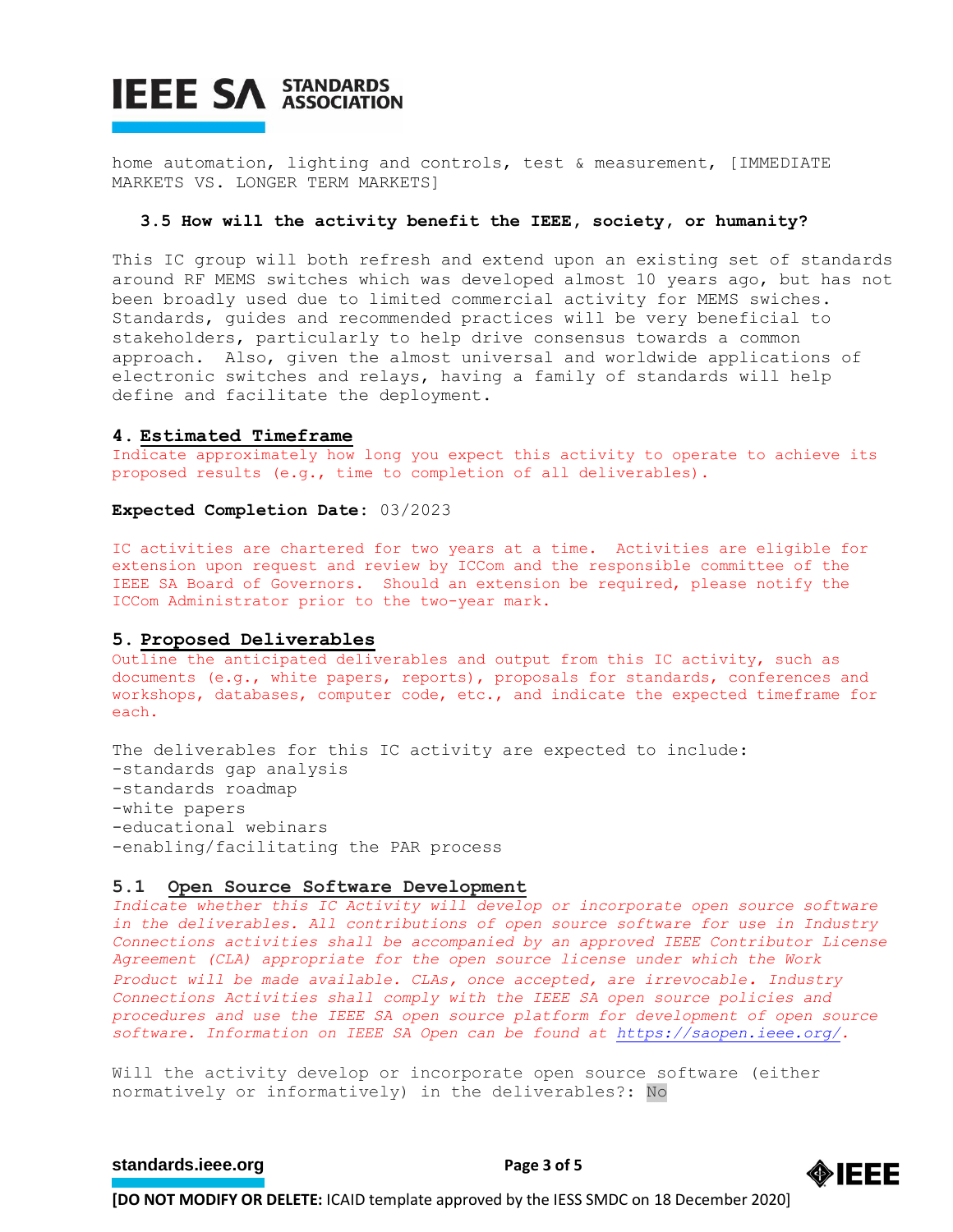

### **6. Funding Requirements**

Outline any contracted services or other expenses that are currently anticipated, beyond the basic support services provided to all IC activities. Indicate how those funds are expected to be obtained (e.g., through participant fees, sponsorships, government or other grants, etc.). Activities needing substantial funding may require additional reviews and approvals beyond ICCom.

This activity does not anticipate requiring any funded services beyond the basic services provided by Industry Connections. Based on activity progress and needs during that period, longer term funding requirements will be discussed and evaluated by the group. A revised ICAID will be submitted for approval if it is found that additional funded services are necessary for the activity to accomplish its objectives.

## **7. Management and Procedures**

#### **7.1 Activity Oversight Committee**

Indicate whether an IEEE committee of some form (e.g., a Standards committee) has agreed to oversee this activity and its procedures.

**Has an IEEE committee agreed to oversee this activity?:** No

If yes, indicate the IEEE committee's name and its chair's contact information.

**IEEE Committee Name:** Committee Name **Chair's Name:** Full Name **Chair's Email Address:** who@where

Additional IEEE committee information, if any. Please indicate if you are including a letter of support from the IEEE Committee that will oversee this activity.

IEEE collects personal data on this form, which is made publicly available, to allow communication by materially interested parties and with Activity Oversight Committee and Activity officers who are responsible for IEEE work items.

### **7.2 Activity Management**

If no Activity Oversight Committee has been identified in 7.1 above, indicate how this activity will manage itself on a day-to-day basis (e.g., executive committee, officers, etc).

The activity will be managed by an executive committee as defined in the activity's policies and procedures.

#### **7.3 Procedures**

Indicate what documented procedures will be used to guide the operations of this activity; either (a) modified baseline *Industry Connections Activity Policies and* 

# **[standards.ieee.org](http://standards.ieee.org/) Brandards.ieee.org Brandards.ieee.org Brandards.ieee.org Brandards.ieee.org Brandards.ieee.org Brandards.ieee.org Brandards.ieee.org Brandards.ieee.org Brandards.ieee.org Brandards.i**